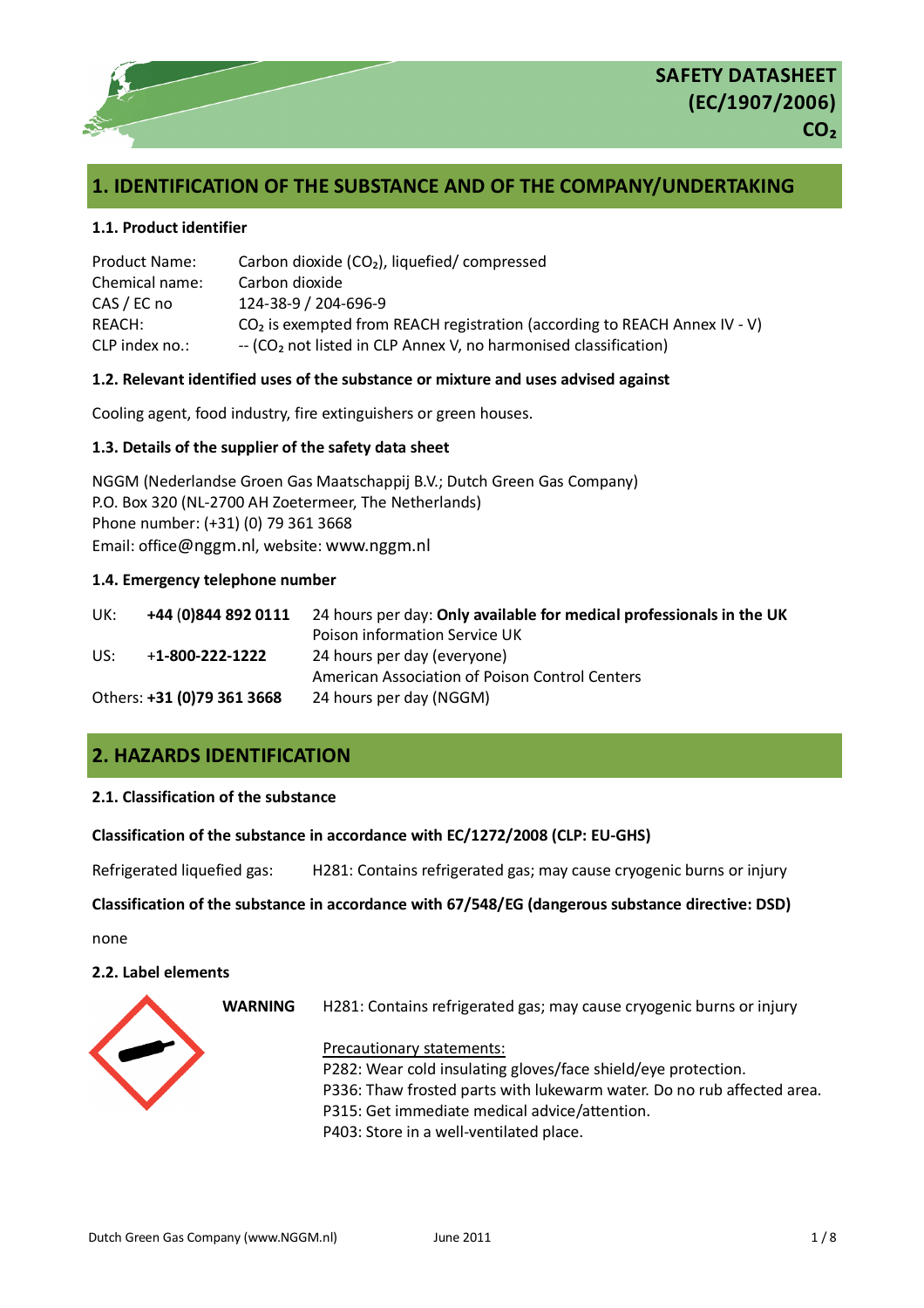### **2.3. Other hazards**

The product is stored and transported at  $-50$  °C at 10 barg. Vapours may exclude oxygen and cause dizziness or asphyxiation (suffocation) without warning. The gas is heavier than air and may accumulate in low ceiling spaces causing deficiency of oxygen. Build up of static electricity can occur at fast flow rates and may ignite any explosive mixtures present. Free-flowing liquid condenses to form extremely cold dry ice. Contact with gas, dry ice or liquefied gas may cause burns, severe injury and/or frostbite.

# **3. COMPOSITION/INFORMATION ON INGREDIENTS**

### **3.1. Substances**

| CAS. no.  | Substance name | %              | EC. no.   | <b>Classification CLP</b>              | <b>Classification DSD</b> |
|-----------|----------------|----------------|-----------|----------------------------------------|---------------------------|
| 124-38-9  | Carbon dioxide | $99.5 - 100\%$ | 204-696-9 | ref. liquefied gas                     | none                      |
| 74-82-8   | Methane        | $0 - 0.5%$     | 200-812-7 | Flam. Gas cat. 1<br>ref. liquefied gas | $F+; R12$                 |
| 7727-37-9 | Nitrogen       | $0 - 0.5%$     | 231-783-9 | ref. liquefied gas                     | none                      |
| 7782-44-7 | Oxygen         | $0 - 0.5%$     | 231-956-9 | Oxidising gas<br>ref. liquefied gas    | O: R8                     |

# **4. FIRST AID MEASURES**

### **4.1. Description of first aid measures**

| <b>Inhalation</b>                              | Move to fresh air. Keep patient warm and at rest. Oxygen or artificial respiration if needed.<br>Seek medical advice immediately. |
|------------------------------------------------|-----------------------------------------------------------------------------------------------------------------------------------|
| Ingestion                                      | Unlikely (gas)                                                                                                                    |
| Skin contact                                   | Thaw frosted parts with lukewarm water. Do no rub affected area. Do not remove clothing.<br>Seek medical advice immediately.      |
| Eye contact                                    | Rinse immediately with plenty of water for at least 15 minutes. Keep on rinsing until<br>medical assistance is obtained.          |
| <b>Information</b><br>for medical<br>personnel | No specific treatment. Treat symptomatic.                                                                                         |

### **4.2. Most important symptoms and effects, both acute and delayed**

- **Inhalation** dizziness, unconsciousness, suffocation **Ingestion** not likely / no symptoms known **Skin contact** frost bites are most likely symptoms
- **Eye contact** frost bites are most likely symptoms

### **4.3. Indication of any immediate medical attention and special treatment needed**

Nu further specific information.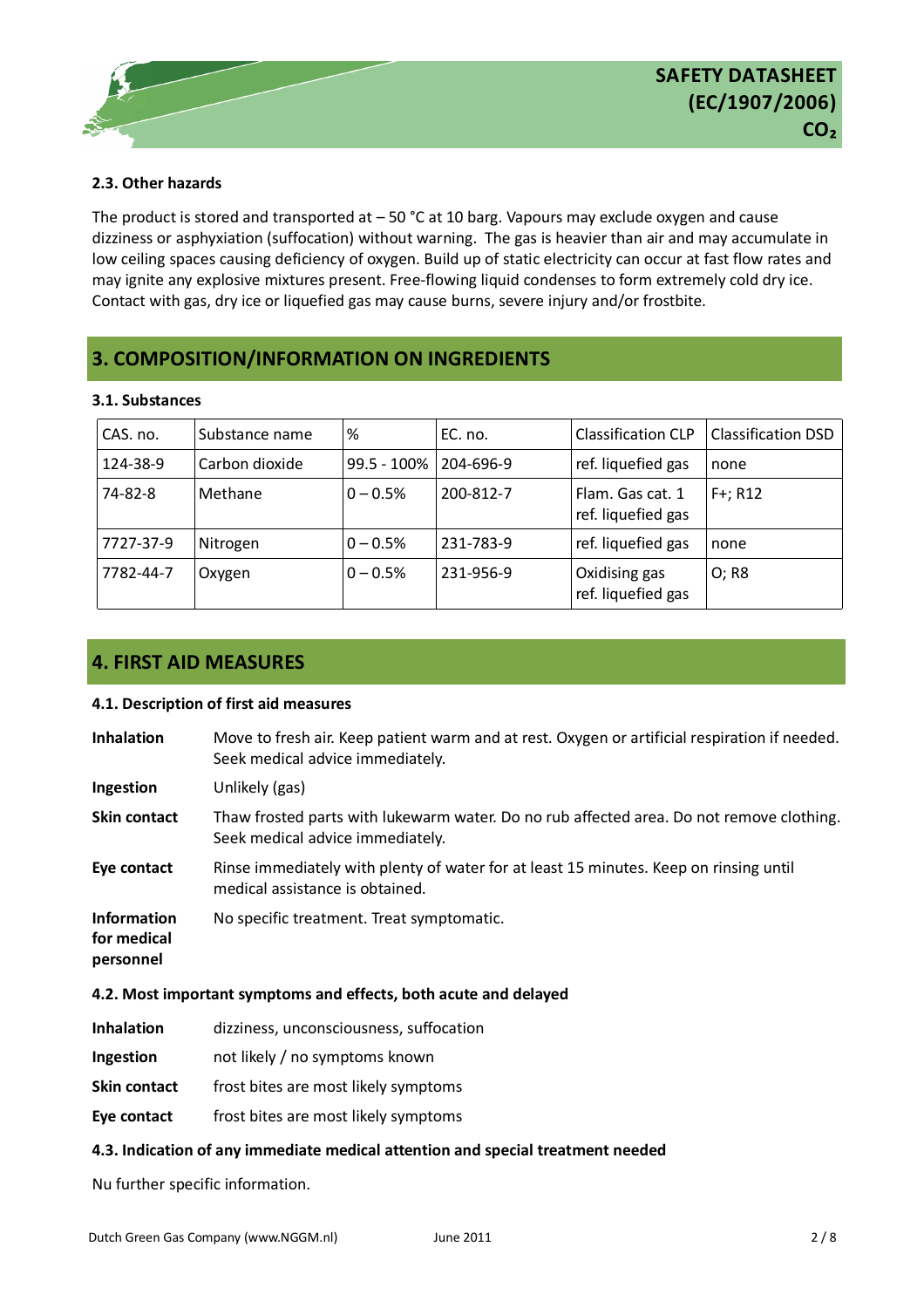# **5. FIREFIGHTING MEASURES**

### **5.1. Extinguishing media**

Use extinguishing media suitable against surrounding fire or the cause of fire: water (spray), powder, foam, carbon dioxide.

### **5.2. Special hazards arising from the substance or mixture**

Although CO₂ is not flammable or combustible, container can explode in heat or flames

### **5.3. Advice for fire-fighters**

Wear full (thermal) protective clothing and self-contained breathing apparatus with a full face piece operated in pressure-demand or other positive pressure mode. Keep people away from and upwind of spill or leak. Cool containers or tanks with water spray from a safe distance or protected area. Do not direct water at spill or source of leak. Withdraw immediately in case of rising sound from venting safety devices or discolouration of tank.

## **6. ACCIDENTAL RELEASE MEASURES**

### **6.1. Personal precautions, protective equipment and emergency procedures**

Take care of personal protection (see chapter 8). No action may be taken if a chance of personal injury exists or in case of insufficient training. Procedure:

- Immediately evacuate people in a radius of 100 meter, keep people upwind, isolate the surroundings.  $\bullet$ Keep out of low areas. Provide ventilation. Avoid contact and inhalation.
- If possible without personal risk: attempt to stop leakage or turn leaking cylinder with the leak up to prevent escape of gas in liquid state, or move containers from a fire area.
- Withdraw immediately in case of rising sound from venting safety devices or discolouration of tank. **REGISTER** ALWAYS stay away from tanks engulfed in fire.

### **6.2. Environmental precautions**

If possible without personal risk: attempt to stop or minimise the emission (green house gas). No further environmental precautions necessary (no other environmental risks expected). Contact the competent authority in case of discharging collected fire-water run-off to sewer or surface water. The run-off may be acidic due to the formation of carbonic acid. Consider neutralising acidic run-off or water with an alkali before discharge.

### **6.3. Methods and material for containment and cleaning up**

Liquefied or solid CO<sub>2</sub> will evaporate or sublimate rapidly and entirely. Ensure adequate ventilation.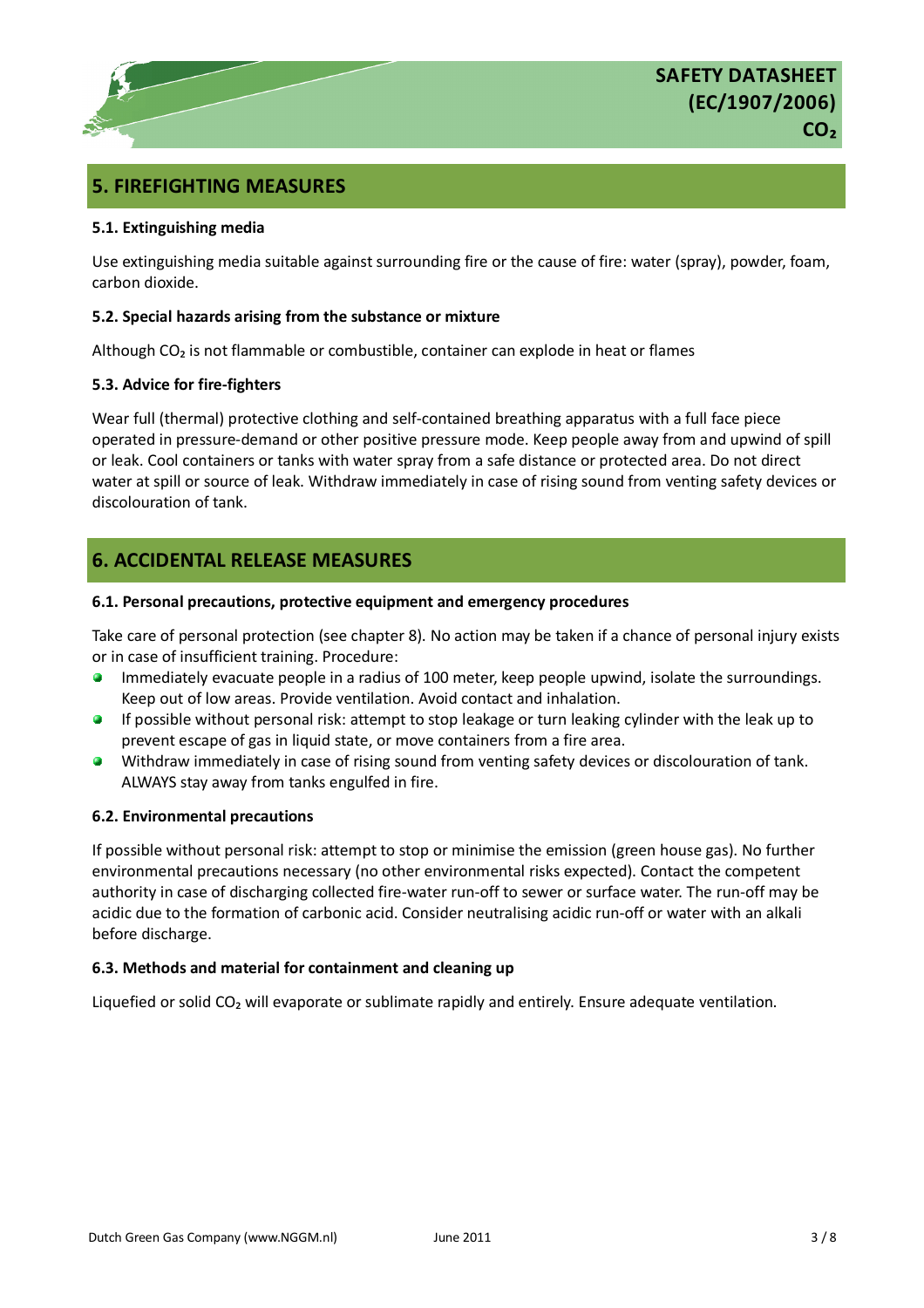

## **7. Handling and storage**

### **7.1. Precautions for safe handling**

Take care of personal protection and hygienic measures (see chapter 8). Use only properly specified equipment which is suitable for this product, its supply pressure and temperature. Recommended are closed systems for handling, process and storage. Ensure adequate ventilation. Prevent leaks by checking valves, pipelines and joints regularly. See par. 15 for specific regulations regarding safety of pressure equipment and vessels.

### **7.2. Conditions for safe storage, including any incompatibilities**

Store in accordance with the local regulations, in a separate, approved area. Keep containers or cylinders tightly closed in a cool, well-ventilated place. Keep locked up or in an area accessible only to qualified or authorised persons. Do not store together with incompatible materials (see par. 10.5) and self igniting substances. Keep all heat sources away. Storage tanks have to be protected against collision by means of concrete or steel piles. Storage tanks need to have a pressure relief valve ending up at a minimum height of 2.50 meters.

## **8. Exposure controls/personal protection**

### **8.1. Control parameters**

Official occupational exposure limits (OEL) for CO₂:

- $\bullet$ UK: limit value (8-hour time weighted average): 5000 ppm/ 9150 mg/m3 Short term limit value (15 min.): 15000 ppm/ 27400 mg/m3
- US: limit value (8-hour time weighted average): 5000 ppm/ 9000 mg/m3 (OSHA)
- NL: limit value (8-hour time weighted average): 9000 mg/m3.

 $CO<sub>2</sub>$  is an asphyxiant: on loss of containment the gas can cause suffocation by lowering the oxygen content of the air (beneath  $17 - 18$  % v/v) in confined areas. Because CO<sub>2</sub> is also odourless it is possible to become unconscious and suffocate by inhalation of the gas, without realising it's presence.

### **8.2. Exposure controls**

| Control of<br>professional<br>exposure  | Use in a closed system, provide adequate ventilation. Prevent leaks by checking<br>valves, pipelines and joints regularly. Consider oxygen level alarms and automatic<br>emergency ventilation in confined areas where carbon dioxide could be<br>(accidentally) released. |
|-----------------------------------------|----------------------------------------------------------------------------------------------------------------------------------------------------------------------------------------------------------------------------------------------------------------------------|
| <b>Hygienic measures</b>                | Avoid and prevent all spillages and releases, contact and exposure.                                                                                                                                                                                                        |
| Protection of the<br>respiratory system | Wear self-contained breathing apparatus in case of insufficient ventilation or<br>emergency situations. Note that simple air-purifying respirators or dust masks do<br>not protect from asphyxiation in an oxygen-deficient atmosphere.                                    |
| Protections of the<br>hands and skin    | Wear suitable gloves: Cold-insulating gloves (e.g. nitrile rubber).<br>Wear suitable thermal protective clothing or over-all and rubber boots.                                                                                                                             |
| Protection of the<br>eyes               | Wear tightly fitting safety goggles. Face-shield                                                                                                                                                                                                                           |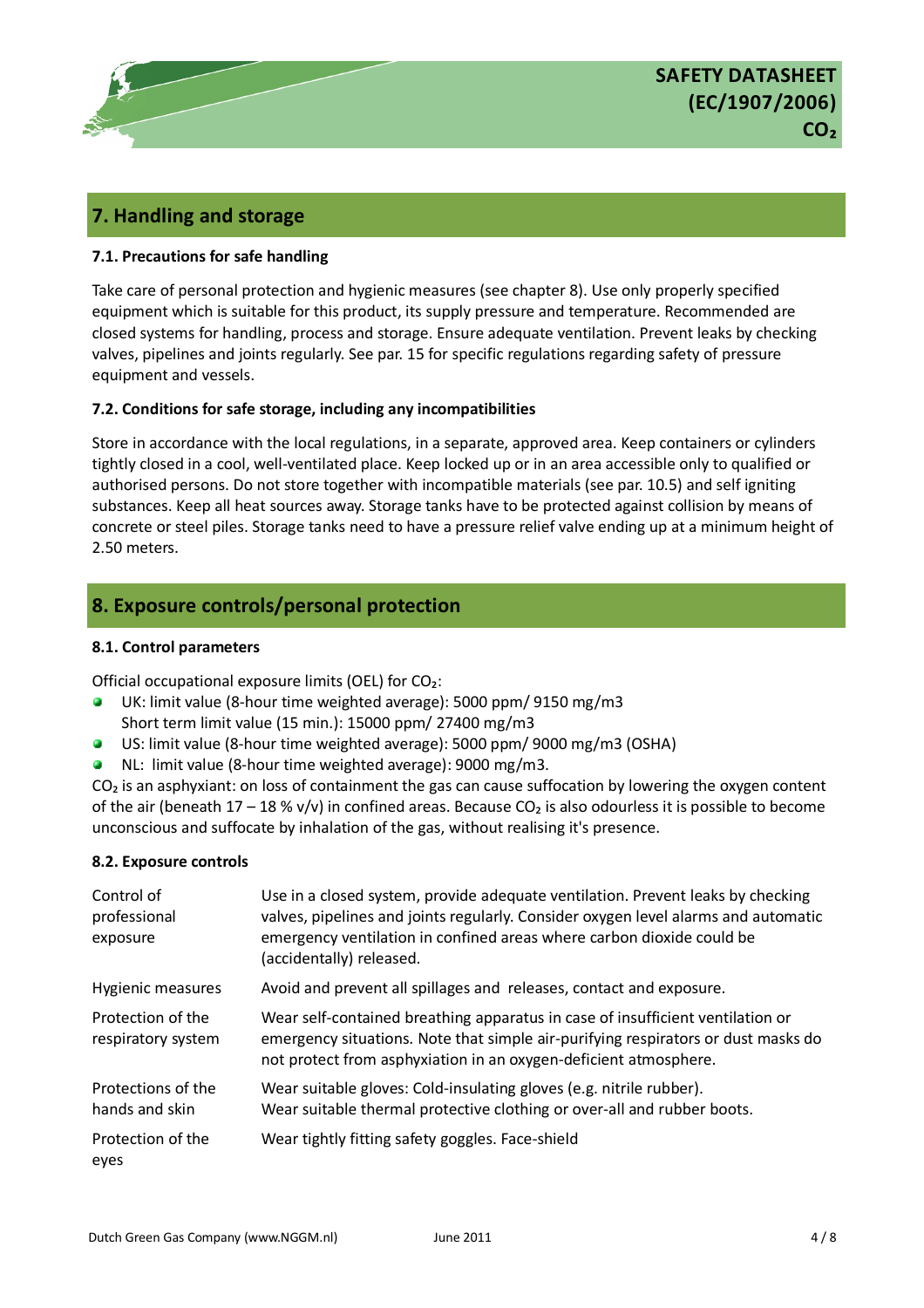

# **9. PHYSICAL AND CHEMICAL PROPERTIES**

### **9.1. Information on basic physical and chemical properties**

| Appearance                                | $CO2$ is a colourless, odourless gas at standard temperature and pressure. It is<br>provided in the liquefied form at low temperature and elevated pressure. |  |  |
|-------------------------------------------|--------------------------------------------------------------------------------------------------------------------------------------------------------------|--|--|
| odour                                     | No odour                                                                                                                                                     |  |  |
| pH                                        | In saturated solution approx. 3.5                                                                                                                            |  |  |
| Melting point                             | Approx. - 56.6 °C (triple point)                                                                                                                             |  |  |
| <b>Boiling point</b>                      | Approx. - 78.5°C (sublimation)                                                                                                                               |  |  |
| Flash point                               | none                                                                                                                                                         |  |  |
| Evaporation rate                          | $CO2$ is a gas, liquid and solid $CO2$ evaporates, or sublimates rapidly                                                                                     |  |  |
| Flammability                              | not flammable (not combustible)                                                                                                                              |  |  |
| <b>Explosion limits</b>                   | none                                                                                                                                                         |  |  |
| Vapour pressure                           | 57300 hPa at 20°C.                                                                                                                                           |  |  |
| Vapour density                            | $1,977$ g/m3 (0°C)                                                                                                                                           |  |  |
| Relative density                          | 1.527 (air = 1)                                                                                                                                              |  |  |
| Water solubility                          | 88 ml carbon dioxide / 100 ml water at 20°C (1.61 g/l at 20°C)                                                                                               |  |  |
| Partition coefficient:<br>n-octanol-water | Log Kow = $0.83$                                                                                                                                             |  |  |
| Auto-ignition<br>temperature              | not ignitable                                                                                                                                                |  |  |
| Decomposition<br>temperature              | > 300 °C                                                                                                                                                     |  |  |
| Viscosity                                 | Not known                                                                                                                                                    |  |  |
| Oxidising properties                      | No oxidising properties                                                                                                                                      |  |  |
| <b>Explosive properties</b>               | No explosive properties                                                                                                                                      |  |  |

# **10. STABILITY AND REACTIVITY**

### **10.1. Reactivity**

The product is not reactive

### **10.2. Chemical stability**

The product is stable

### **10.3. Possibility of hazardous reactions**

Within normal storage circumstances and upon normal usage no dangerous reactions will occur.

### **10.4. Conditions to avoid**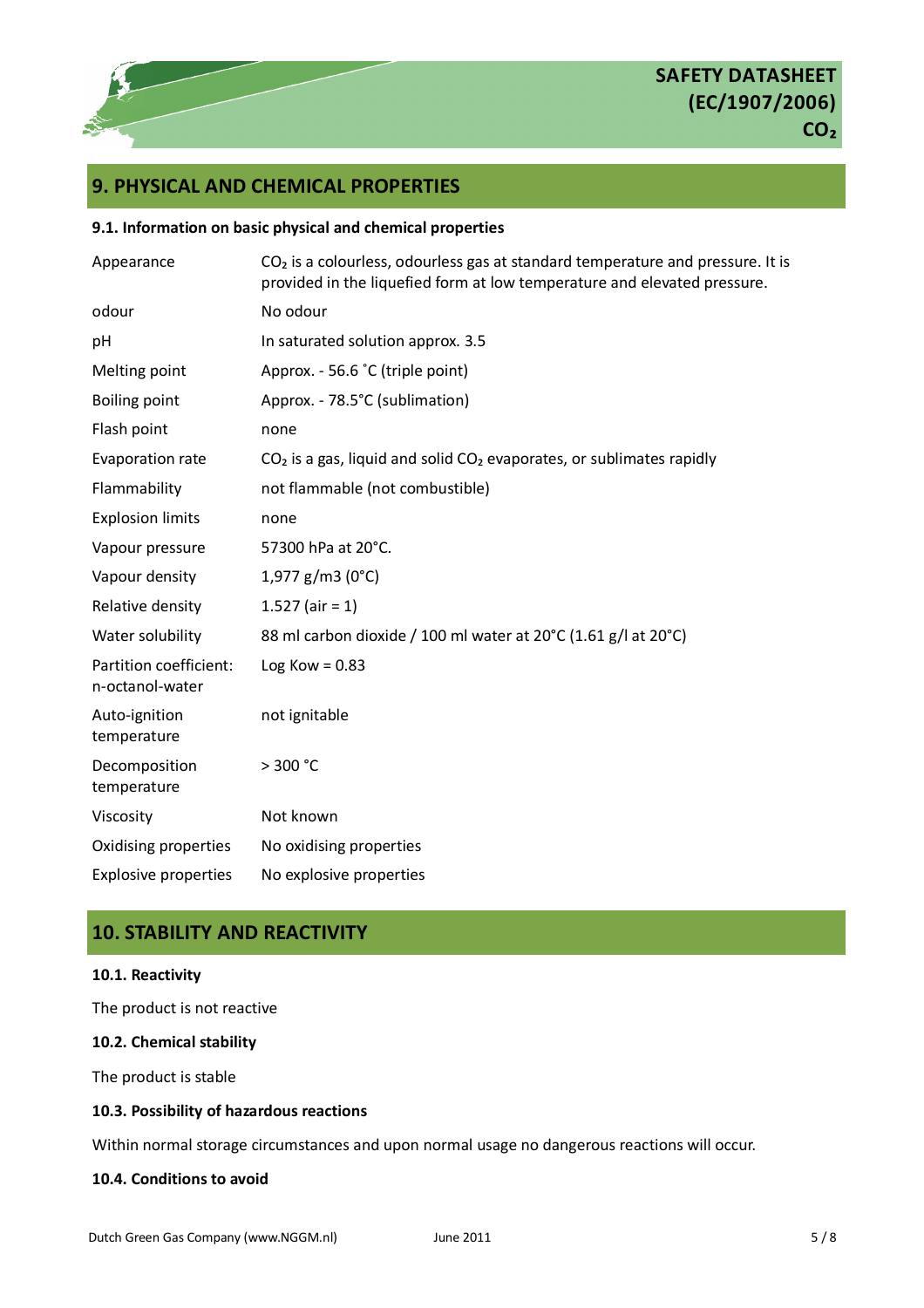

Avoid (uncontrolled) contact with incompatible materials. Heating of containers or cylinders.

### **10.5. Incompatible materials**

Dusts of various metals, such as magnesium, zirconium, titanium, aluminium, chromium & manganese are ignitable and explosive when suspended in carbon dioxide. Forms carbonic acid in water.

### **10.6. Hazardous decomposition products**

The substance decomposes on heating above 2000°C producing toxic carbon monoxide

### **11. TOXICOLOGICAL INFORMATION**

### **11.1. Information on toxicological effects**

### **Possible acute effects on health**

Not acute toxic: LC50 (inhalation) > 20,000 ppm

Irritation/ Corrosion

Skin contact: not irritant (liquefied gas can cause frost bites)

Eye contact: not irritant

### **Possible chronic effects on health**

| Sensibility                       | No sensitizing effects known   |
|-----------------------------------|--------------------------------|
| Carcinogenicity:                  | No carcinogenic activity known |
| Mutagenicity:                     | No genotoxic activity known.   |
| Reproductive<br>toxicity          | No reproductive toxicity known |
| Specific target<br>organ toxicity | No information available       |
| Aspiration hazard                 | No information available       |

## **12. ECOLOGICAL INFORMATION**

### **12.1. Toxicity**

LC/ EC/ IC 50 > 10 < 100 mg/l (not aqua toxic)

### **12.2. Persistence and degradability**

Readily biodegradable (in water)

### **12.3. Bioaccumulative potential**

A low bioaccumulation is to be expected (BCF < 10)

### **12.4. Mobility in soil**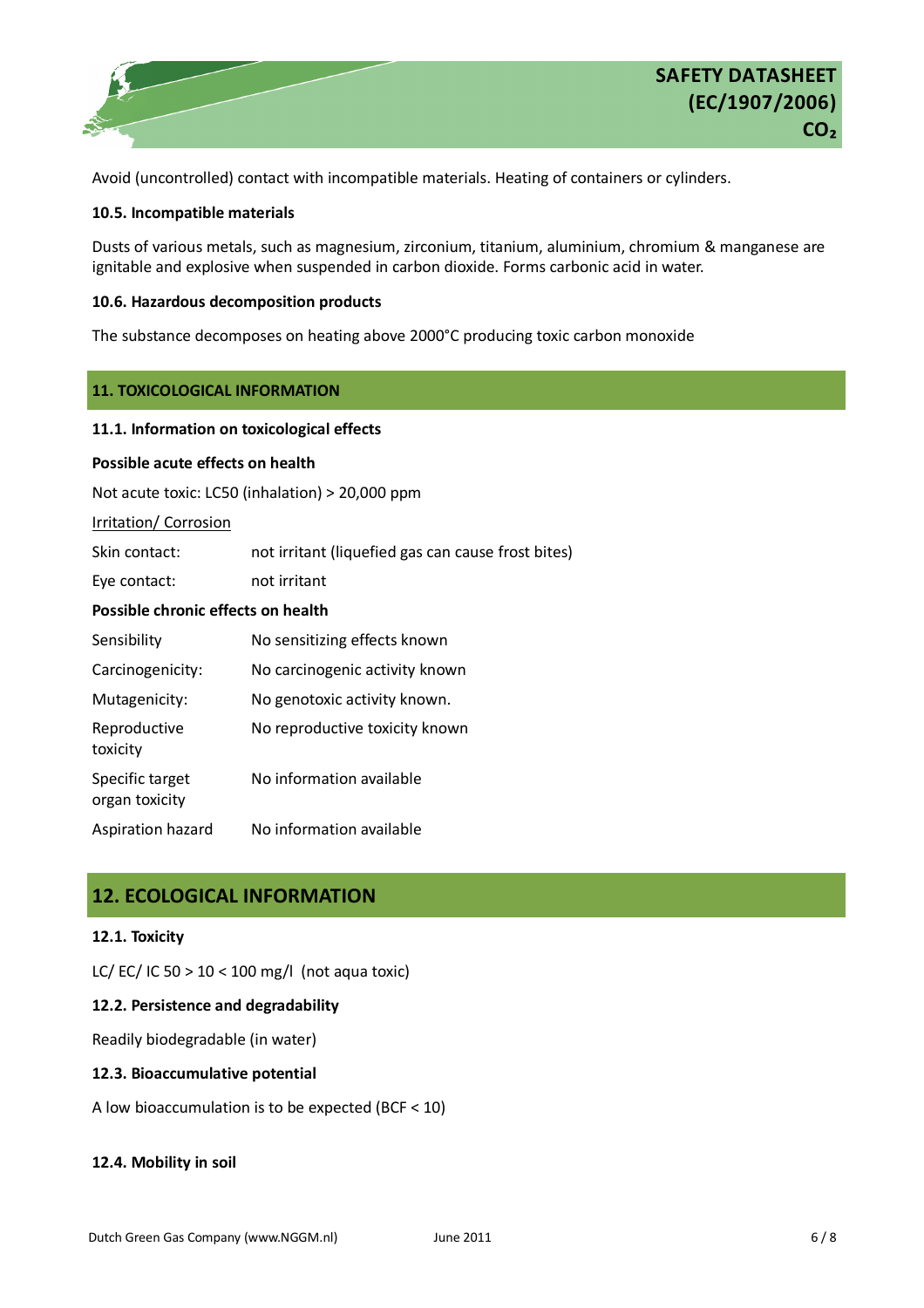

No exposure to soil expected,  $CO<sub>2</sub>$  is a gas (in the liquid or solid state it will evaporate or sublimate rapidly)

### **12.5. Results of PBT (Persistence, Bioaccumulation and Toxicity) assessment**

The product does not meet the criteria for PBT or vPvB.

**12.6. Other adverse effects** 

None known

## **13. DISPOSAL CONSIDERATIONS**

### **13.1. Waste treatment methods**

No waste is expected to be produced. Containers and cylinders (whether or not empty) could be returned to the supplier or should be removed by a licensed waste disposal company in accordance with local legislation.

# **14. TRANSPORT INFORMATION**

| Transport UN-                           | legislation number Shipping name              | Class/ packing group |
|-----------------------------------------|-----------------------------------------------|----------------------|
| ADR/ ADN/ 2187<br>RID/DOT<br>IMDG/ IATA | <b>CARBON DIOXIDE,</b><br>REFRIGERATED LIQUID | 2.2 (2A)             |

The CO<sub>2</sub> is stored and transported at - 50°C at 10 barg. Loading and unloading installations have to be protected against collision by means of concrete or steel piles. During loading and unloading the following Personal Protective Equipment (PPE's) have to be used: insulated gloves, overall, safety glasses and face shield. Before transportation of this product, ensure:

- compliance with transport regulations and proper training of all involved personnel  $\bullet$
- that cylinder valves are closed and not leaking and protection devices are correctly fitted  $\bullet$
- $\overline{\mathbf{a}}$ that cylinders are firmly secured and adequate ventilation is provided.

### **15. REGULATORY INFORMATION**

### **15.1. Safety, health and environmental regulations/legislation specific for the substance or mixture**

Carbon dioxide is a green house gas. National or local provisions may be applicable regarding emissions to air and occupational safety. Check the competent national or local authority for more information.

Specific European legislation: The Pressure Equipment Directive (PED)

Specific US legislation and standards:

- OSHA regulations such as: standards 29 CFR: 1910.101 Compressed gases (general requirements)  $\bullet$
- The ASME Code or API Standard 620 (design and construction of pressure vessels).

US NFPA 704 Rating: